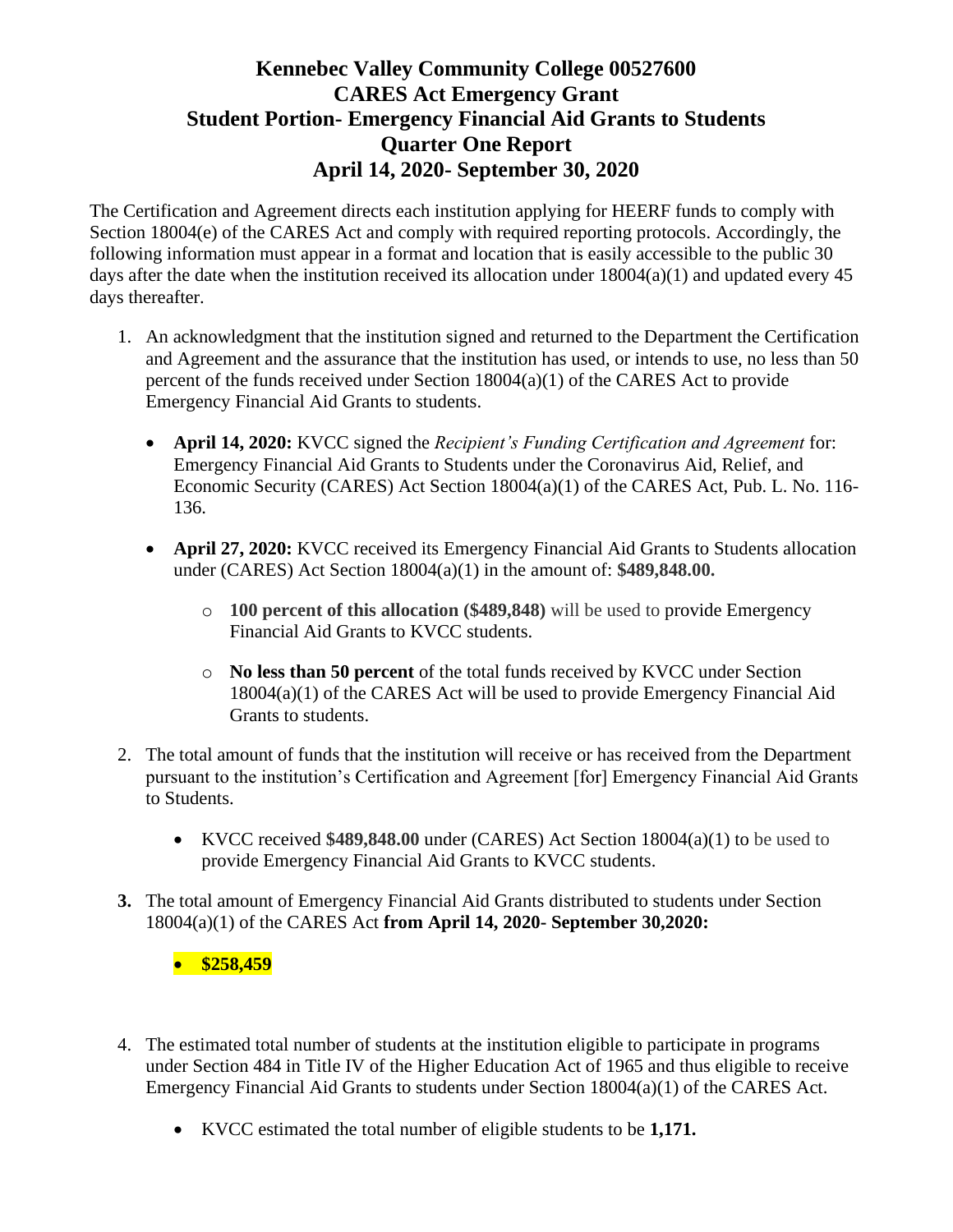- The following federal criteria were used to identify students who were eligible to apply for funding:
	- o Submitted and verified (if applicable) an official 2019-2020 or 2020-2021 FAFSA (Free Application for Federal Student Aid);
	- o Enrolled in a degree or certificate program at KVCC;
	- o Have a high school diploma, home school diploma, or GED;
	- o Be making satisfactory academic progress as determined by Financial Aid;
	- o Not owe a refund on a federal Title IV education grant;
	- o Not be in default on a federal Title IV education loan;
	- o Be a U.S. citizen, permanent resident, or other eligible non-citizen;
	- o Not have fraudulently exceeded federal Title IV education loan limits;
	- o Be registered with the Selective Service if male and required to register;
	- o Have a valid Social Security Number;
	- o Not have a federal or state conviction for using or distributing illegal drugs while receiving federal Title IV education assistance
	- o Not enrolled exclusively in an online program as of March 13, 2020
- Kennebec Valley Community College added additional criteria as follows:
	- o The student must be enrolled at the time of application and be pre-registered for fall 2020 courses at KVCC.
	- o Exceptions were made for students enrolled as of March 13, 2020 and pre-registered for fall 2020 but not enrolled at the time of an application submitted during the summer 2020 semester. These students were issued  $\frac{1}{2}$  of their total CARES ACT emergency financial aid grant at the time of application approval and the second ½ of their grant will be issued early in the fall 2020 semester provided the student is enrolled at the end of the fall 2020 add/drop period.
- 5. The total number of students who have received an Emergency Financial Aid Grant to students under Section 18004(a)(1) of the CARES Act **from April 14, 2020- September 30,2020:**

• **372 students**

- 6. The method(s) used by the institution to determine which students receive Emergency Financial Aid Grants and how much they would receive under Section 18004(a)(1) of the CARES Act.
	- Students were required to complete an online CARES Act Grant application in their myKVCC student portal.
	- In addition to the eligibility determination methodology listed in the above section #4, the following award amount determination methodology was utilized: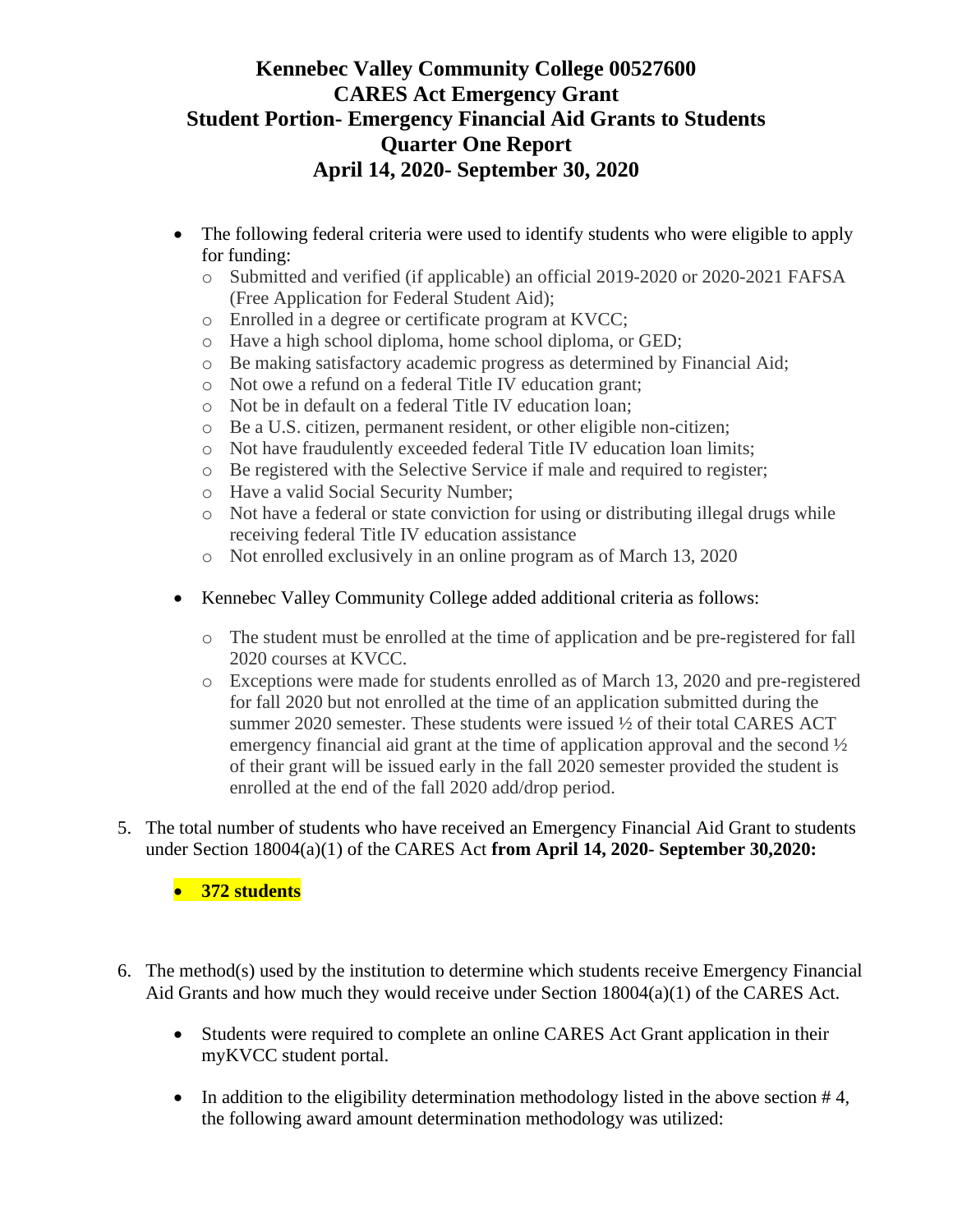| <b>FAFSA Determined</b><br><b>Estimated Family</b><br><b>Contribution (EFC)</b> | <b>Total CARES ACT Award</b><br>Amount                               |
|---------------------------------------------------------------------------------|----------------------------------------------------------------------|
| EFC > \$10,000                                                                  | The amount of student request, up<br>to \$500.00 (range \$200-\$500) |
| $EFC$ > = \$3,000                                                               | \$500.00                                                             |
| EFC < \$3,000                                                                   | \$1,000.00                                                           |

- Financial aid grants to students for are only permitted for expenses related to the disruption of campus operations due to coronavirus (including eligible expenses under a student's cost of attendance such as food, housing, course materials, technology, health care, and child care).
- 7. Any instructions, directions, or guidance provided by the institution to students concerning the Emergency Financial Aid Grants.
	- Email Date: **May 29, 2020**
		- o Email Contents:

| 日                      |                               |                       |  |                                                                   | CARES Act - Message (HTML) |
|------------------------|-------------------------------|-----------------------|--|-------------------------------------------------------------------|----------------------------|
| File                   | Message                       |                       |  | Help $\bigcirc$ Tell me what you want to do                       |                            |
| KN<br>◯ Students<br>To | <b>CARES Act</b>              | Fri 5/29/2020 3:18 PM |  | Karen Normandin <knormandin@kvcc.me.edu></knormandin@kvcc.me.edu> |                            |
|                        | <b>Student Services Staff</b> |                       |  |                                                                   |                            |

### Dear KVCC Students:

Congress recently passed the Coronavirus Aid, Relief, and Economic Security (CARES) Act to provide some relief to students and colleges from the economic fallout related to the COVID-19 pandemic. CARES Act emergency funds are for the sole purpose of providing emergency financial grants to students for their expenses related to the disruption of campus operations due to COVID-19, such as housing, food, course materials, technology, healthcare and childcare expenses

- . The link below will take you to the web page with information regarding the CARES Act. **CARES Act**
- The application to request emergency funds will be found in your Student Portal. o Log in with your user name and password.
	- o Complete the application.
	- o Applications are reviewed every 2 weeks.

Please note that there are federal eligibility requirements. The criteria are listed in the above link for the CARES Act. If you have questions about eligibility please contact financialaid@kvcc.me.edu

- KVCC Mobile App Announcement Date: **May 29, 2020**
	- o Mobile APP Contents: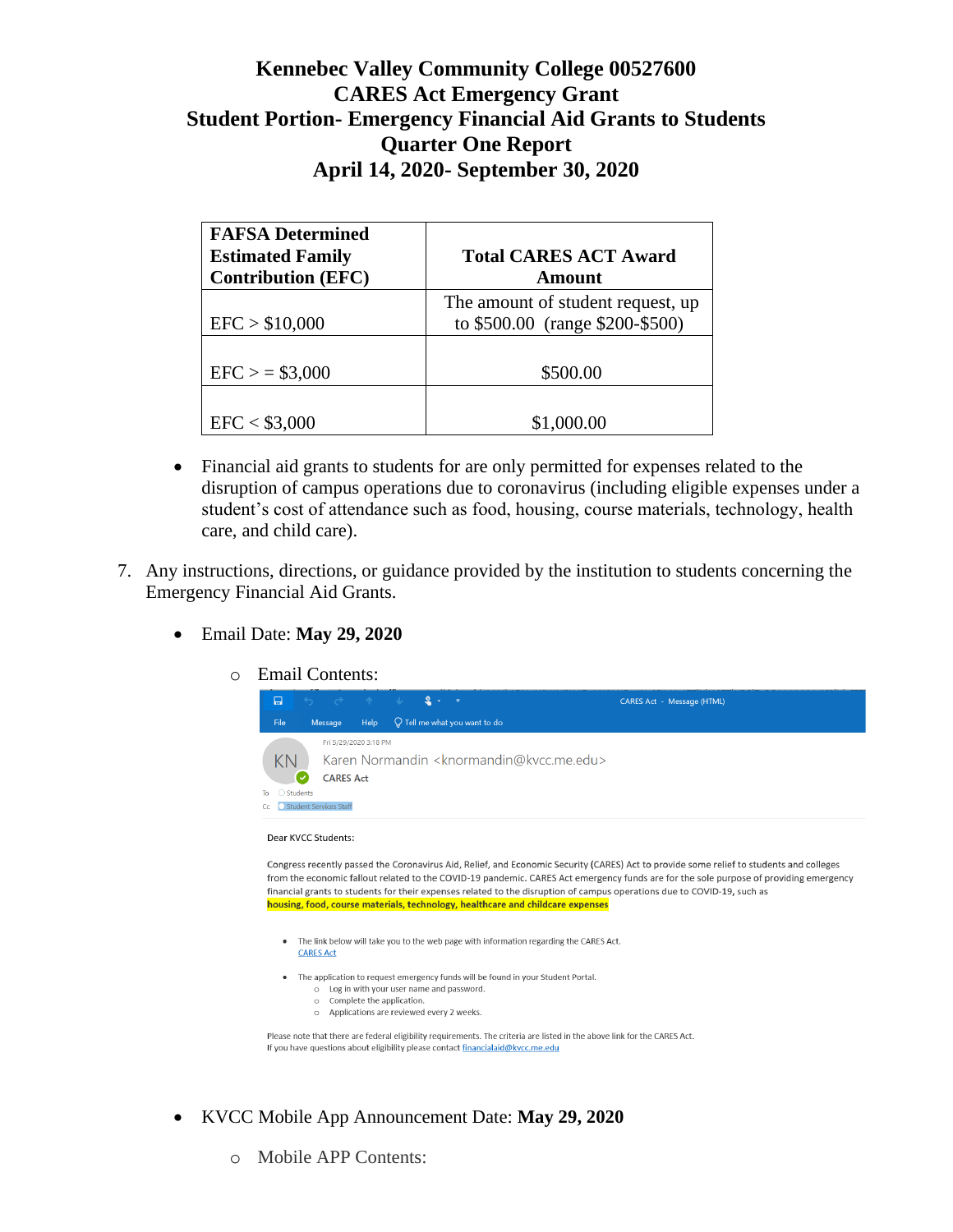





**Student Feed** 

The attached email was sent today from Karen Normandin, Dean of Students to your KVCC Email account regarding the CARES Act. Here is the link that was included in the email: https://www.kvcc.me.edu/admissions-financial-aid /tuition-aid/aid-programs/cares-act/

#### Dear KVCC Students:

Congress recently passed the Coronavirus Aid, Relief, and Economic Security (CARES) Act to provide some relief to students and colleges from the economic fallout related to the COVID-19 pandemic. CARES Act emergency funds are for the sole purpose of providing emergency financial grants to students for their expenses related to the disruption of campus operations due to COVID-19, such as housing, food, course materials, technology, healthcare and childcare expenses

- The link below will take you to the web page with information regarding the CARES Act.
	- **CARES Act**
- The application to request emergency funds will be found in your Student Portal.
- Log in with your user name and password.
- Complete the application.
- Applications are reviewed every 2 weeks.

Please note that there are federal eligibility requirements. The criteria are listed in the above link for the CARES Act. If you have questions about eligibility please contact financialaid@kvcc.me.edu

Have a wonderful weekend-Karen

#### Karen Normandin

Dean of Student Affairs & Enrollment Kennebec Valley Community College 92 Western Av Fairfield, Maine 04937

Mobile: 207.509.0575 Office: 207.453.5019

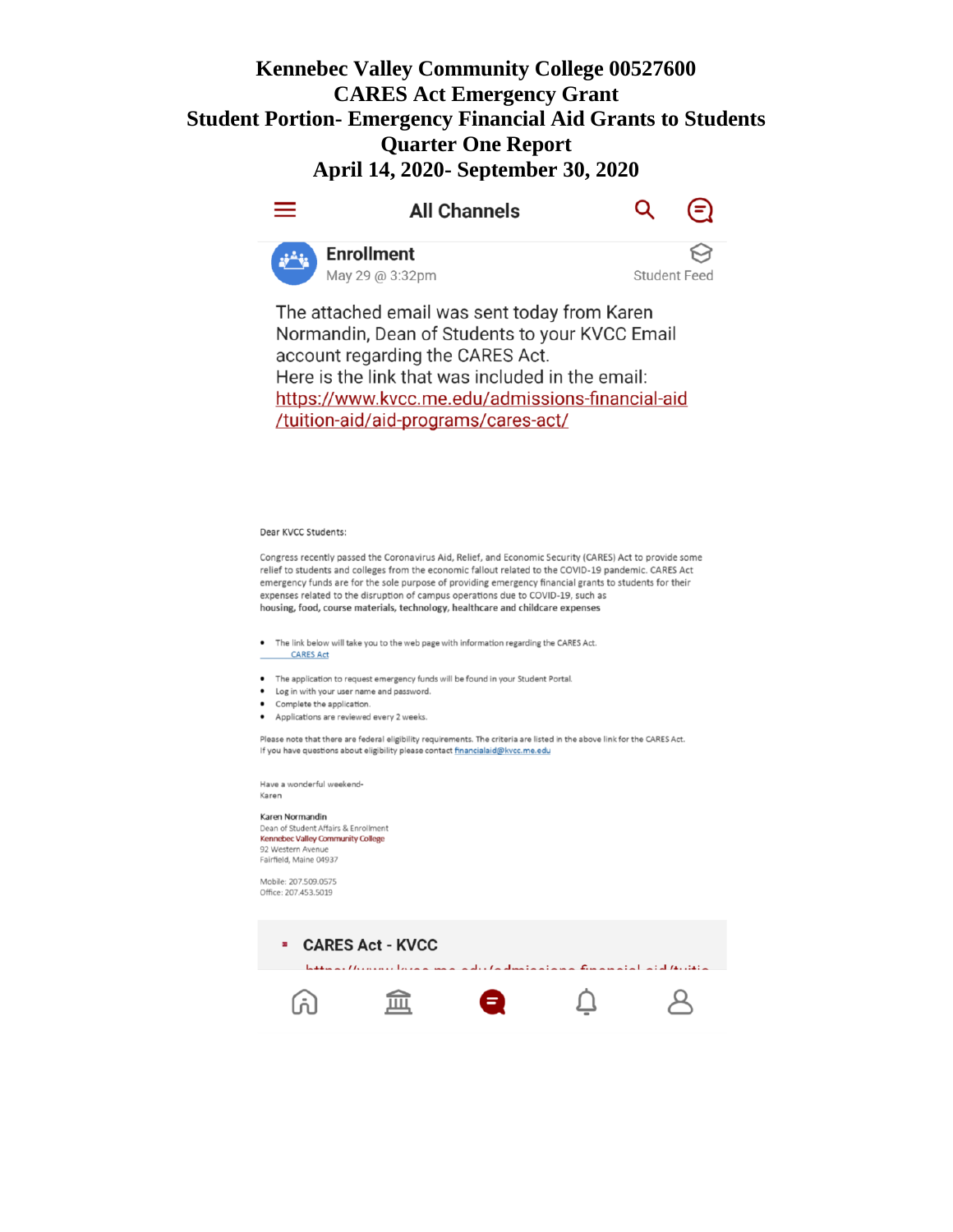- KVCC CARES ACT Webpage Publish Date: **May 27, 2020**
	- o Webpage URL: [https://www.kvcc.me.edu/admissions-financial-aid/tuition](https://www.kvcc.me.edu/admissions-financial-aid/tuition-aid/aid-programs/cares-act/)[aid/aid-programs/cares-act/](https://www.kvcc.me.edu/admissions-financial-aid/tuition-aid/aid-programs/cares-act/)
	- o Webpage Contents:
	- o **Frequently Asked Questions**
	- o WHAT IS THE CARES ACT AND WHERE DID THE FUNDING FOR THE EMERGENCY GRANTS COME FROM?
		- The Coronavirus, Relief and Economic Security (CARE) act was passed by Congress and signed into law on March 27, 2020. One aspect of the act was the creation of the Higher Education Emergency Relief Fund (HEERF). The Cares act provides funds to institutions for emergency financial aid grants to students whose lives have been disrupted by the COVID-19 pandemic.
	- o WHAT IS THE CARES ACT AND WHERE DID THE FUNDING FOR THE EMERGENCY GRANTS COME FROM?
		- The Coronavirus, Relief and Economic Security (CARE) act was passed by Congress and signed into law on March 27, 2020. One aspect of the act was the creation of the Higher Education Emergency Relief Fund (HEERF). The Cares act provides funds to institutions for emergency financial aid grants to students whose lives have been disrupted by the COVID-19 pandemic.
	- o WHO IS ELIGIBLE FOR CARES ACT EMERGENCY AID GRANTS?
		- **EXECUTE:** Because CARES Act emergency funds are federally funded, eligibility has been restricted by the U.S. Department of Education to students who have filed a Free Application for Federal Student Aid (FAFSA) and participate in the federal student aid programs.
		- To be eligible, a student must:
		- KVCC has received an official 2019-2020 or 2020-2021 FAFSA (Free Application for Federal Student Aid)
		- Be enrolled in a degree or certificate program at KVCC;
		- Have a high school diploma, home school diploma, or GED;
		- Be making satisfactory academic progress as determined by Financial Aid;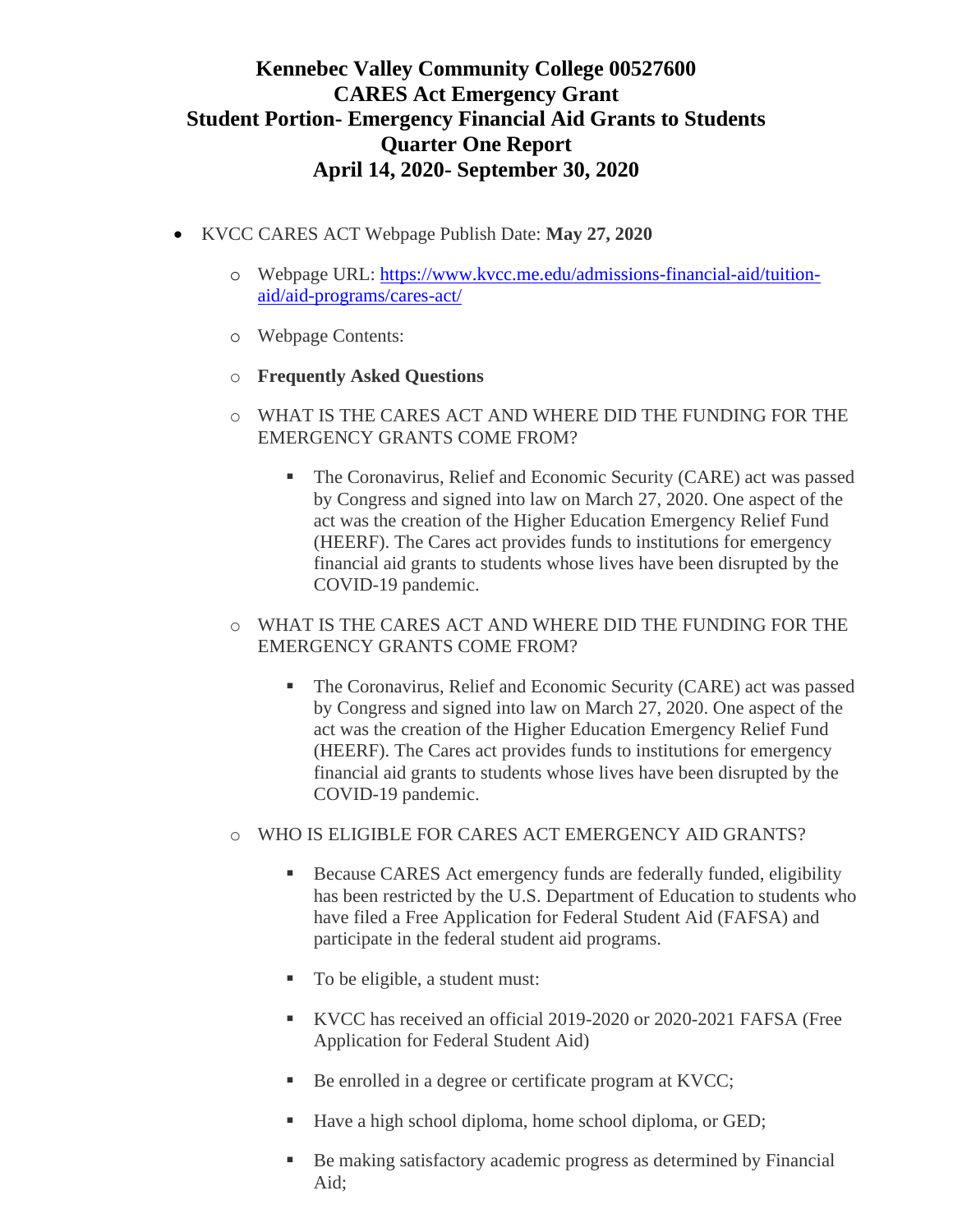- Not owe a refund on a federal Title IV education grant;
- Not be in default on a federal Title IV education loan;
- Be a U.S. citizen, permanent resident, or other eligible non-citizen;
- Not have fraudulently exceeded federal Title IV education loan limits;
- Be registered with the Selective Service if male and required to register;
- Have a valid Social Security Number;
- Not have a federal or state conviction for using or distributing illegal drugs while receiving federal Title IV education assistance
- Not enrolled exclusively in an online program as of March 13, 2020
- o DO I NEED TO APPLY FOR THE CARES ACT EMERGENCY GRANT AND HOW WILL I RECEIVE MY EMERGENCY GRANT?
	- Students will complete an Emergency Grant Request Form. The form is in the [Student Information Portal.](http://my.kvcc.me.edu/) Applications will be reviewed biweekly. Upon meeting eligibility requirements, the amount of the emergency grant aid will be determined by a review of the request form (amount requested by the student and need for assistance as related to COVID-19) and the student's expected family contribution. Funds will range from \$200 to \$1,000.
	- Checks will be mailed to the student's home address as recorded in the College's Student Information System.
	- Checks will be processed and mailed five (5) days following approval of the student's application. Ineligible students will be notified in writing.
- o HOW MUCH EMERGENCY GRANT MONEY WILL I RECEIVE?
	- The amount of emergency grant aid will be connected to the student's expected family contribution as determined by the completion of the FAFSA (Free Application of Federal Financial Aid).